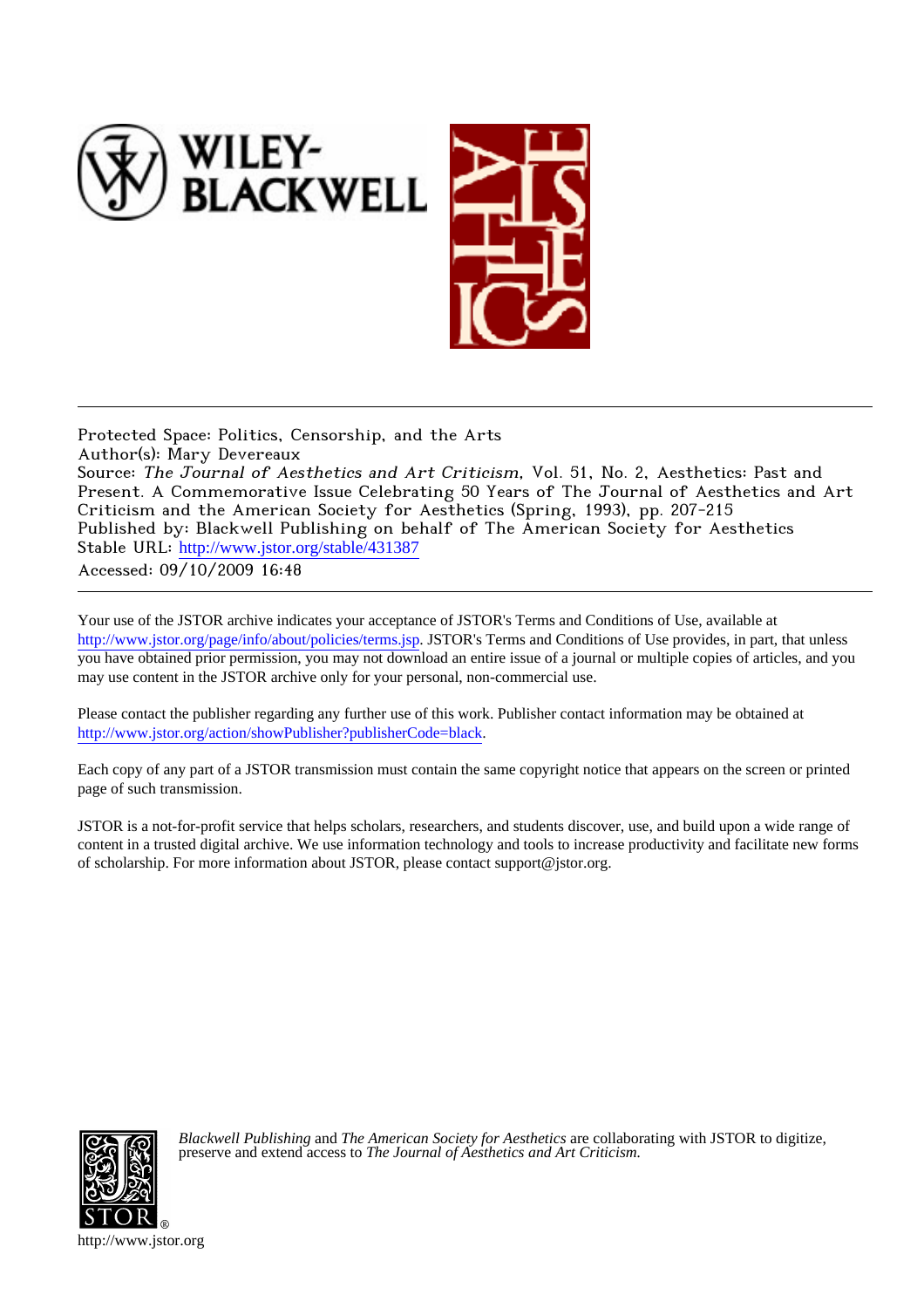## **Protected Space: Politics, Censorship, and the Arts**

**Anniversaries are appropriate times for reflection. On this, the 50th anniversary of the American Society for Aesthetics, I want to explore a complicated and confusing situation currently facing Anglo-American aesthetics. Works of art were once esteemed as objects of beauty.' In the past several years, however, artists have been accused of encouraging teenage suicide, urban rage, violence against women, and poisoning American culture. Museum directors have been indicted on obscenity charges, and artists and organizations receiving federal grants have been required to sign pledges that they will not promote, disseminate, or produce materials that may be considered obscene. Today in America, as in other times and places, artists face demands for their art to conform to religious and moral criteria. These demands are not new, but they challenge the view that artistic expression falls under the protection of speech guaranteed by the First Amendment.2** 

**Also in the past several years, aestheticians have had to face a theoretical assault on the division between art and politics. That division is sacrosanct to the formalist aesthetics that has largely dominated the ASA since its founding. Now, the idea of aesthetic autonomy, so dear to professional aestheticians, has itself come under attack.** 

**We can begin to bring some order to these chaotic and disturbing events if we cast them in terms of two debates. The first is taking place in the "real world" of politics and art, outside professional aesthetics. It centers on the role the National Endowment for the Arts (NEA) plays in providing federally financed support for the arts. The second debate is taking place within the profession of aesthetics. It centers on a specifically philosophical issue, namely, the ade-** **quacy-even feasibility-of an aesthetics built around the idea of art's autonomy.** 

**The two debates might at first appear to be completely unconnected. One takes place in the world of politics outside the academy, the other within it; moreover, whereas the NEA debate appears to be concerned with wholly practical matters such as the allocation of tax dollars and the role of government in supporting the arts, the autonomy debate is primarily philosophical and theoretical in character. But in fact, the two debates are connected. Both are concerned with the issues of art, politics, and autonomy. And both present us with a choice between the same unattractive alternatives: either we embrace the political character of art and risk subjecting art and artists to political interference, or we protect art and its makers from political interference by insisting upon their "autonomy," but at the cost of denying the political character of art and its broader connection with life. If we are ever to get beyond these stale alternativesboth of which require the sacrifice of something essential to the understanding of art-we must look closely at what is meant by the autonomy of art.3** 

**Suggesting that we reconsider the autonomy of art may make it sound as if I plan to take the standard liberal line against the politicization of the artworld. I don't. I want to argue, on the contrary, that political art-the work of Hans Haacke, Barbara Kruger, Judy Chicago, Faith Ringgold, Vito Acconci, Scott Tyler, David Hammonds,**  and others—is important, both for political rea**sons and for artistic ones. But, whether or not one agrees with this judgment, political art is at the center of what is happening in contemporary art. Thus, I will demonstrate, it is increasingly important to understand the challenge that polit-**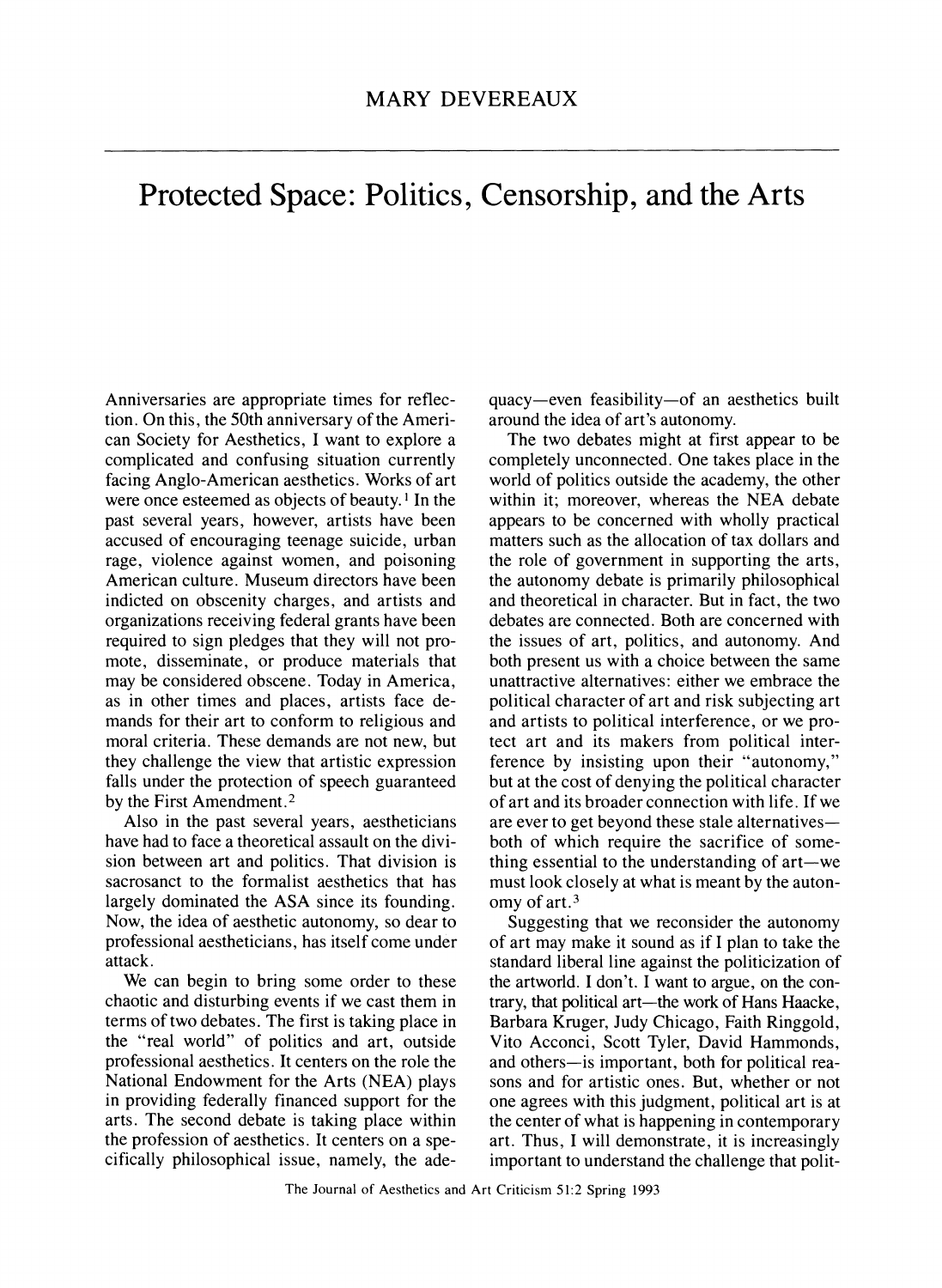**ical art presents to aesthetic theories which analyze art in primarily non-political terms.** 

**I will show that the current situation in the arts can be understood in terms of the two debates I have mentioned. In Section I, I lay out the issues that divide the opposing camps. In Section II, I aim to do two things: first, to show in detail where the two debates intersect and, second, to show that they pose a common problem. Having explained what this common problem is, I then conclude, in Section III, by suggesting the direction we must move if we are to solve this problem.** 

 $\mathbf{I}$ 

**Turning first to the real world, I want to begin by observing that concerns about art have, in recent years, come to the center of political debate in questions about the value and limits of freedom of expression, the role of government in the enforcement of morals, the function of art, and the direction of public arts policy. The NEA controversy came to public attention in 1989 when questions were raised over the funding of Robert Mapplethorpe's homoerotic photographs of a gay subculture and his innocent but sexually candid portraits of children, and Andreas Serrano's Piss Christ, a photograph of a crucifix submerged in urine. However, concern over what kind of art the government was funding emerged as early as 1972 when then first-term Senator Jesse Helms objected to NEA support for Erica Jong's "obscene book," Fear of Flying.4 These and subsequent demands for restricting the content of federally financed art stand opposed to the "climate encouraging freedom of thought, imagination, and inquiry" called for by the 1965 legislation creating the NEA.5** 

**The NEA's conservative opponents are, of course, primarily concerned with art as a vehicle of moral and social education. Their understanding of "good art" has less to do with artistic value than with "decency" and the promotion of a certain (largely Christian fundamentalist) conception of ethical life. From this perspective, modern art reflects the spiritual degeneracy of 20th century America. On the other side of the debate, naturally enough, are artists (concerned with protecting their work from interference), civil libertarians and "classic" liberals (concerned with First Amendment issues and the freedom of** 

**expression), gay rights advocates (concerned with the civil rights of homosexuals), and traditional aestheticians (concerned with defending the formalist division between art and politics).** 

**Art has emerged as an important political issue not only for these groups, but also for the general public. That it has is striking especially in light of the common view that art really "doesn't matter." The continuing public debate, charted in editorials and "letters to the editor" from The Washington Post to the Cincinnati Enquirer, demonstrates quite unexpectedly that art does matter. It matters not only to artists and museum directors, but also to record store own**ers, politicians, and "ordinary taxpayers"**even perhaps to policemen.** 

**How art matters is less clear. To some, art**  matters because it is—or they take it to be—of **irredeemable value. To others, art matters because it is-or they take it to be-pernicious, something we must guard against and control. Furthermore, art has become a litmus test of beliefs about sexuality, public decency, obscenity, and the limits of tolerance. It has also become a battleground on which competing groups fight to define (or redefine) America's view of itself as a nation.** 

**In brief, the political battle over art is interesting because of its suddenness and depth. It is also interesting because behind the clamor about when art is obscene and whether it merits public funding lies what amounts to a philosophical discussion about the nature of art. I suggest that the real world battles fought over the photographs of Robert Mapplethorpe, performance art, and political art in general are actually driven by a theoretical conflict between two opposing conceptions of art. According to the now familiar, modern conception, art is intrinsically valuable, deserving of a separate "autonomous" sphere within which artists can be guaranteed protection from government and other forms of outside interference. Aestheticians will readily associate this position with Kant, 20th century modernism, and formalist theories of art.** 

**According to a second, more traditional conception, the value of art is inextricably linked to political considerations. Thus, for example, art cannot be evaluated apart from considerations of its ideology and social value. In one version of this political conception of art, if a work offends**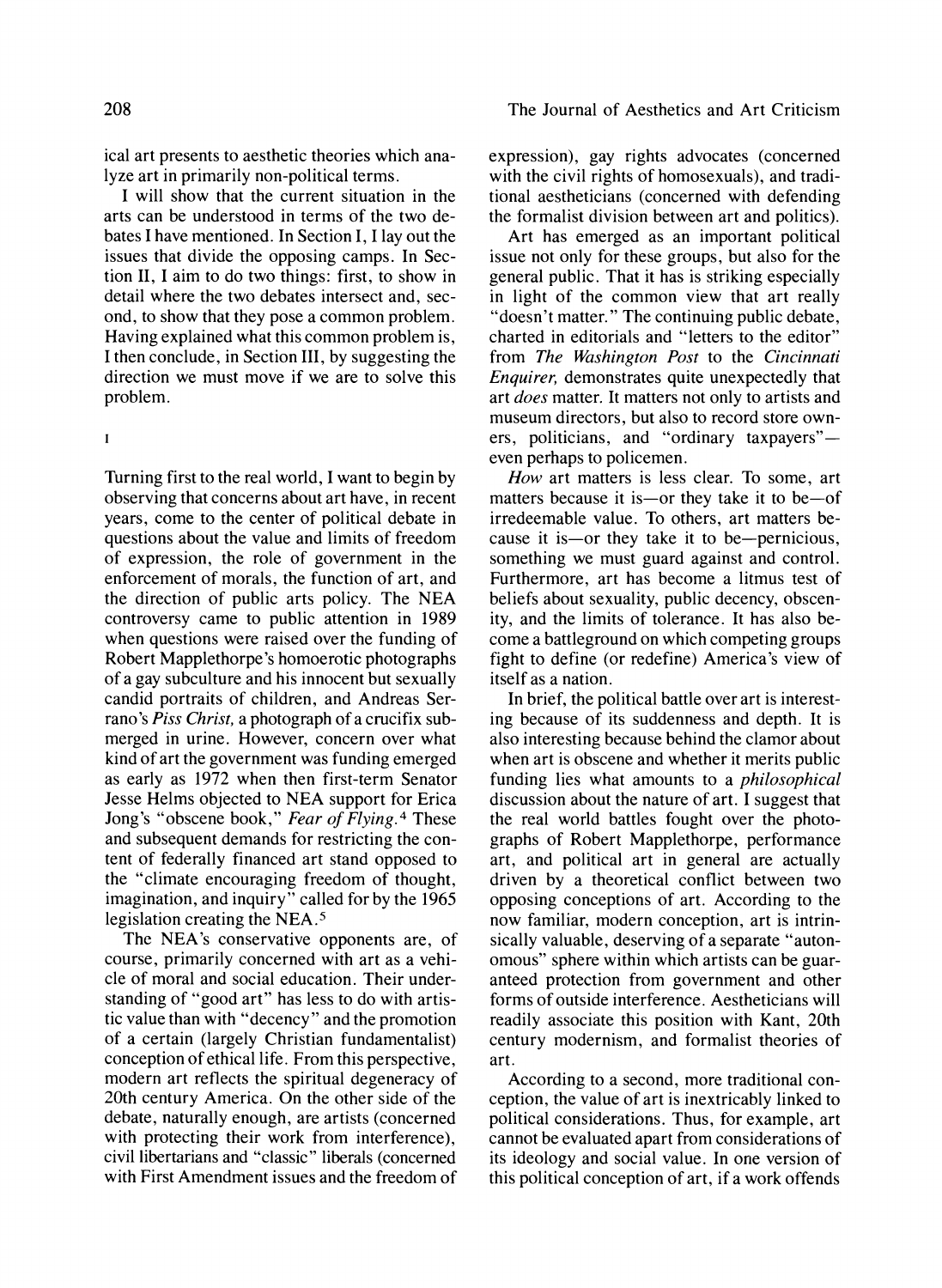**the state, the state may-indeed should-control or suppress it. This offense may take different forms, so, for example, a work may be censored because it is seen as socially disturbing or frivolous even if not politically threatening. The view that such offenses warrant restriction is a position associated with the Plato of The Republic and with Marxist theories of art.6** 

**The theoretical discussion underlying the NEA controversy thus concerns a conflict between political and non-political conceptions of art. On the one hand, a formalist conception of art does not allow art to be seen politically; on the other hand, political conceptions of art require that it must be.** 

**Now, admittedly, this is a complex debate and, like most frameworks, the one I'm introducing here is somewhat artificial. For one thing, so-called non-political conceptions of art may themselves rely upon political assumptions and have political implications. (This charge has been made repeatedly, for example, with respect to formalism.) So, obviously, there is a question here concerning just how non-political "nonpolitical" conceptions of art are. And, of course, there are participants in the NEA debate who do not espouse simply one or another of these views. The advantage of setting things up in this way is thai it makes the main lines of debate visible.** 

**Alternatively, someone might object that, by framing current artworld controversies as a struggle between two underlying conceptions of art, I make the debate appear overly theoretical. This is not my intent. Clearly, the outcome of the battle over political and non-political conceptions of art has real consequences for artists and the artworld generally.7 Let's consider what these consequences are.** 

**In the wake of anger over public funding for work by Mapplethorpe and Serrano, Helms convinced Congress to pass legislation that threatened artists with loss of support for work deemed obscene or indecent. "Obscene" or "indecent," according to the Helms Amendment, meant depictions of sexual activity, material deemed homoerotic, material that denigrated the objects or adherents of a particular religion, and other offenses which, if committed, would result in the artist's loss of funding. As was widely reported, this amendment was ruled unconstitutional by a federal court in January 1991; further legal restrictions on art have also been strongly** 

**opposed by civil libertarians and many members of the arts community. What effect, then, aside from increasing vocal opposition to certain forms of art, have Helms' efforts had on artists? Should we simply dismiss Helms as a hypersensitive, but harmless, critic of contemporary art?** 

**The answer, I think, must be "no." Although Congressional restrictions on federally funded art have not withstood judicial scrutiny, Helms and his supporters have nevertheless managed to control the funding process through other, more subtle means, e.g., partisan appointments to the NEA directorship and boards. They have also succeeded in creating a climate in which artists and those who exhibit, publish, and sell art feel threatened in ways having little to do with the availability of public funding. Thus, to give two examples, an obscenity complaint was brought against artist Richard Bolton for his exhibition**  The *Emperor's New Clothes: Censorship, Sexu***ality, and the Body Politic, and the Boston television station WGBH was investigated by the FCC for broadcasting certain Mapplethorpe photographs on its Ten O'clock News program.8 In neither of these cases were federal tax dollars at issue.** 

**The increasing public suspicion of, and perhaps even hostility towards, art centers on the moral rather than artistic failings of contemporary art. So, in the Mapplethorpe controversy, public outrage centered not on the question of artistic value (that question being largely left to artworld "experts") but on whether the funded art was obscene (the assumption being that obscene art can't have been worth the money the taxpayers "paid for it").** 

**A related sign of the threatening climate toward art is the growing number of court cases directed at artists, museum directors, and commercial distributors of art. Recent court cases have targeted not only the authors of "offensive" opinions such as Ice T, the author of "Cop Killer," but also those who display and sell such material. Thus, Charles Freeman, a Florida record store owner, was charged and convicted for selling the music of the rap group, 2 Live Crew. Art has even come under attack for its so-called "subliminal message," as in the suit brought by parents of an adolescent suicide against the heavy metal band, Judas Priest. The band's repeated lyric "do it," they alleged, was responsible for their son's decision to end his life.9**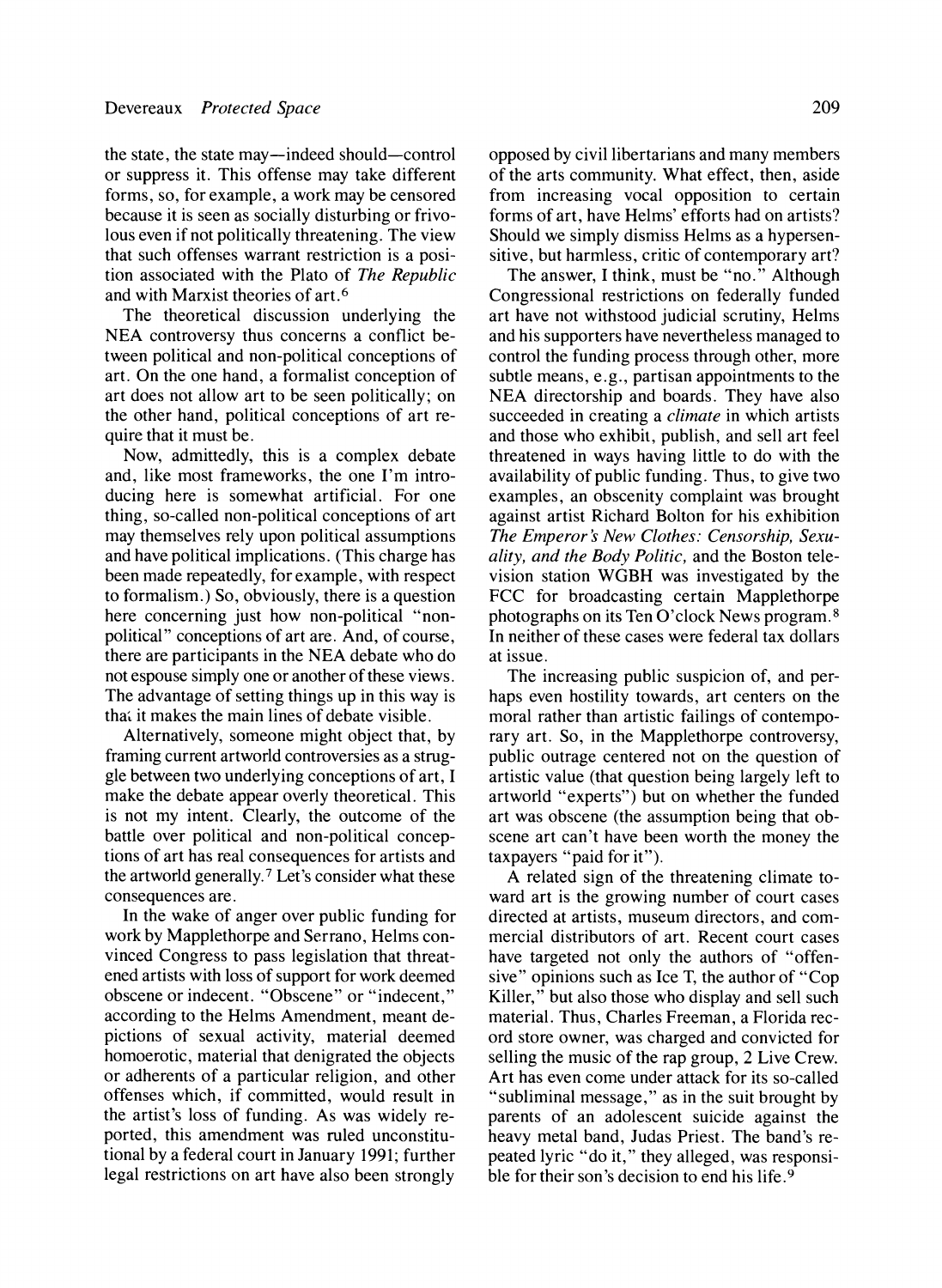**The result of such cases is to discourage and penalize certain forms of art: art dealing with sexuality (especially gay or lesbian sexuality); explicitly political art; offensive, obscene, or irreligious art, and so on. As one observer of the Endowment noted, what we are seeing is a "very real attempt by conservatives to stop certain kinds of art dead in its tracks."'0 What I am suggesting is that such efforts now extend far beyond the Endowment and the arena of public funding. The effort to penalize those who make, distribute, or promote difficult or disturbing art has now broadened to include privately funded art, such as the Bolton exhibit mentioned above, and commercial work, such as the music of 2 Live Crew and Ice T.** 

**One thing, then, about the present political situation is clear. Artists can no longer rely on the indulgence of a public convinced that art and artistic autonomy are worth protecting at all costs. Nor can they assume that works that challenge the status quo will have a chance at even the modest support offered by the NEA or at winning public exhibition. Of course, from the standpoint of the history of art, guarantees that art will be protected or funded are a relatively recent phenomenon. No government needs to have publicly funded arts programs. But, once such programs are in place, the demand that artists meet content restrictions is arguably a form of censorship. In the present climate, the financial, artistic, and personal costs of using certain words, representing certain body parts, or advocating certain beliefs effectively threaten to relegate whole bodies of opinion to silence.** 

**Let's step back for a moment. So far, Helms and his opponents appear to be simply replaying an old debate between the perceived needs of the republic and the demands of art. Seen in these terms, Mapplethorpe and his photographs offended Senator Helms and members of Congress by seeming to promote homoeroticism, sadomasochism, and the sexual exploitation of children. Mapplethorpe's opponents argued that the acts these photographs depict, and the values they endorse, have a negative effect on individual conscience and the quality of public life. " In response to this perceived threat, Helms attempted to use the power of the state and the political force of outraged taxpayers to bring the NEA (and indirectly, artists concerned with these or related issues) in line with the conser-** **vative values of the political party in office. This aspect of the current situation makes it natural to associate a political conception of art with those on the political right. While not wrong, this association can be misleading. Although art is under attack from the right in the NEA controversy, the situation is more complicated.** 

**Elsewhere in the public arena, art is also under attack from the left, that is, from feminists and progressive social theorists generally. Here the claim is not that art is "obscene," or "indecent," but that it is misogynist, racist, violent, or exclusionary. Thus those on both the right and the left of the present political spectrum may be seen to link art inextricably to political considerations. A "political conception of art" thus defines a generic conception of art held by people who (may) possess opposing political beliefs.** 

**Both conservatives and radical feminists odd bedfellows though they may be-have advocated restrictions on certain kinds of art. And both have political agendas they wish to see reflected in the reading lists of literature courses and the criteria used to fund public art. Of course, the first-order political views of Jesse Helms and Catharine MacKinnon are different. And this first-order difference is obviously important. But, the point I'm trying to make here is that, despite their first-order disagreement with Helms, many feminists agree with him about the second-order point concerning the relevance of political considerations to the evaluation of art. That is, they agree with Helms in holding that it is appropriate to judge art by political standards.** 

**I want now to turn to the second debate, the debate within aesthetics over the autonomy of art. As an academic discipline, aesthetics is witnessing a growing challenge to the old notion that art is, or should be, independent of politics. The separation of the aesthetic from other val**ues—moral and religious as well as political **has, since Kant, largely defined the discipline of aesthetics. At least within the Anglo-American philosophical tradition, aesthetics has come to mean "autonomous aesthetics."** 

**It is this traditional autonomous aesthetics that is under attack, largely by feminist theorists advancing a political conception of art.12 From a feminist perspective, the charge against traditional aesthetics is that it (a) isolates art from the contextual and historical factors that, in this view, its proper understanding requires; (b) con-**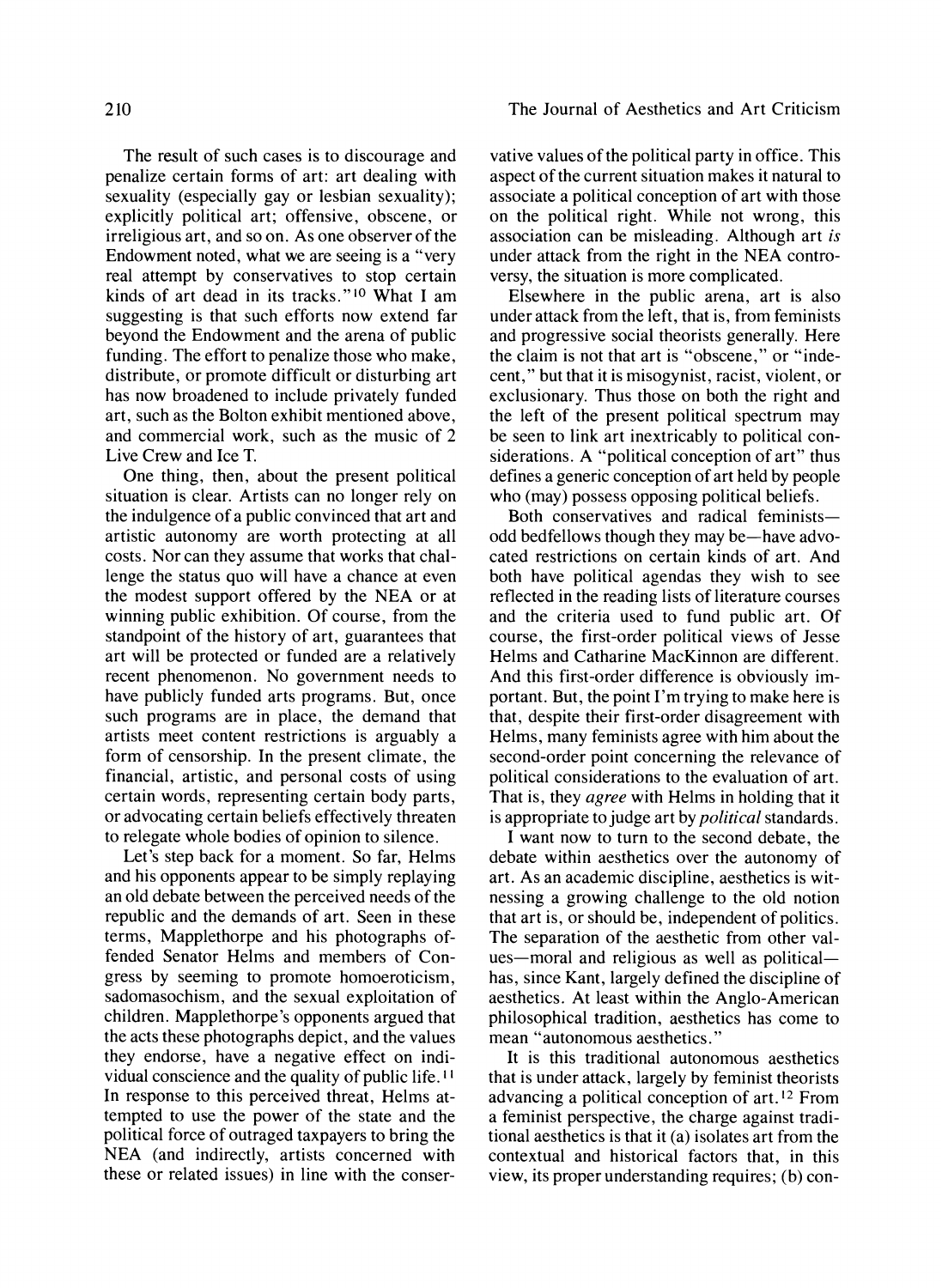**fuses the interests of particular groups (mainly the interests of male property owners of European descent) with universal human interests, wrongly attributing universality to partisan artwork; and (c) disguises standards of evaluation, which are implicitly if not explicitly committed to existing power relations, as "purely aesthetic".** 

**In adopting a politics of art, feminist theorists confront traditional aesthetics head-on.'3 First, in place of an autonomous but isolated art, they substitute a conception of art rooted in life, rooted, for example, in social movements and immediate cultural concerns. Thought of in these terms, art moves from a separate, protected realm to the everyday world of social and political praxis. It gains a history that transcends the bounds of art history, as they have been traditionally understood. Second, feminist theorists challenge art's claim to speak for all of us. Traditional aesthetics may be right that art speaks for "mankind," but, as feminist critics point out, mankind includes only some of us. To question art's autonomy and universality need not**  imply that art lacks value—quite the contrary **but this questioning may yield answers that differ from what we once supposed. Lastly, having sought to show that "purely aesthetic" standards of evaluation are not politically neutral, feminist theorists urge a third proposal. They ask that we rethink our relationship to established artistic traditions in terms that do not assume such traditions are uniformly enlightening and liberating.** 

**In summary, aesthetics within the academy finds itself embroiled in a debate between two main camps: feminist theorists advocating a political conception of art and traditional aestheticians defending a non-political, basically formalist, conception of art.** 

## **II**

**If we stand back from this somewhat rarefied philosophical debate, we can see that it mirrors, in interesting respects, the grittier NEA debate. For at the heart of the debate between traditional aestheticians and feminists lie the same three issues-art, politics, and autonomy-that underlie the conflict between Helms and his opponents. In both cases, the conflict centers on the nature and function of art.** 

**These debates have more in common than a shared set of issues. They also share a common** 

**situation: the intrusion of politics into what were formerly believed to be "apolitical" arenas. In both the arena of Helmsian-inspired debate and the academy, American aesthetics and its practitioners face the erosion of the line dividing art from politics. On both fronts, politics has intruded into what were once "purely aesthetic" deliberations. To be sure, political considerations have always played a role, however inadvertent or unacknowledged, in the deliberations of the artworld. But what we have now, at least with feminist theorists, is the overt assertion that the role politics plays in aesthetic deliberations is necessary and desirable.** 

**Within the academy, and to some extent in the culture at large, what we are seeing is evidence of a change from the prevailing non-political conception of art to a political one. The growing recognition of art's political dimensions (and the corresponding shift to a more political conception of art) is the result of the interplay of many factors. Dissatisfaction with the limits of formalist art criticism, the growth of interest in more broadly cultural approaches to art, the end of the dominance of analytic philosophy, the influence of postmodernism, and most especially, the impact of feminism-both as a social movement and as a theoretical discipline-have all shaken the conviction of mainstream analytic aestheticians that political considerations have nothing to do with art. Those who remain committed to the separation of the artistic and the political, and the theory of aesthetic autonomy which demands it, now find themselves called upon to defend what they could once assume with little or no argument.** 

**What are we to make of this transformation? The most welcome feature of adopting a political conception of art is in broadening the framework in which art is discussed and evaluated. Expanding this framework has had several positive consequences. The first is that it immeasurably enriches our understanding of representation, the pleasures and powers of art, and aesthetic experience.** 

**A second, related consequence of adopting a political approach to art is the increased potential for art to arouse controversy and engage widespread public interest. As a result of the**  NEA controversy, the museums were packed **many of the people who were there, were there for the first time.14 Of course, not everyone who**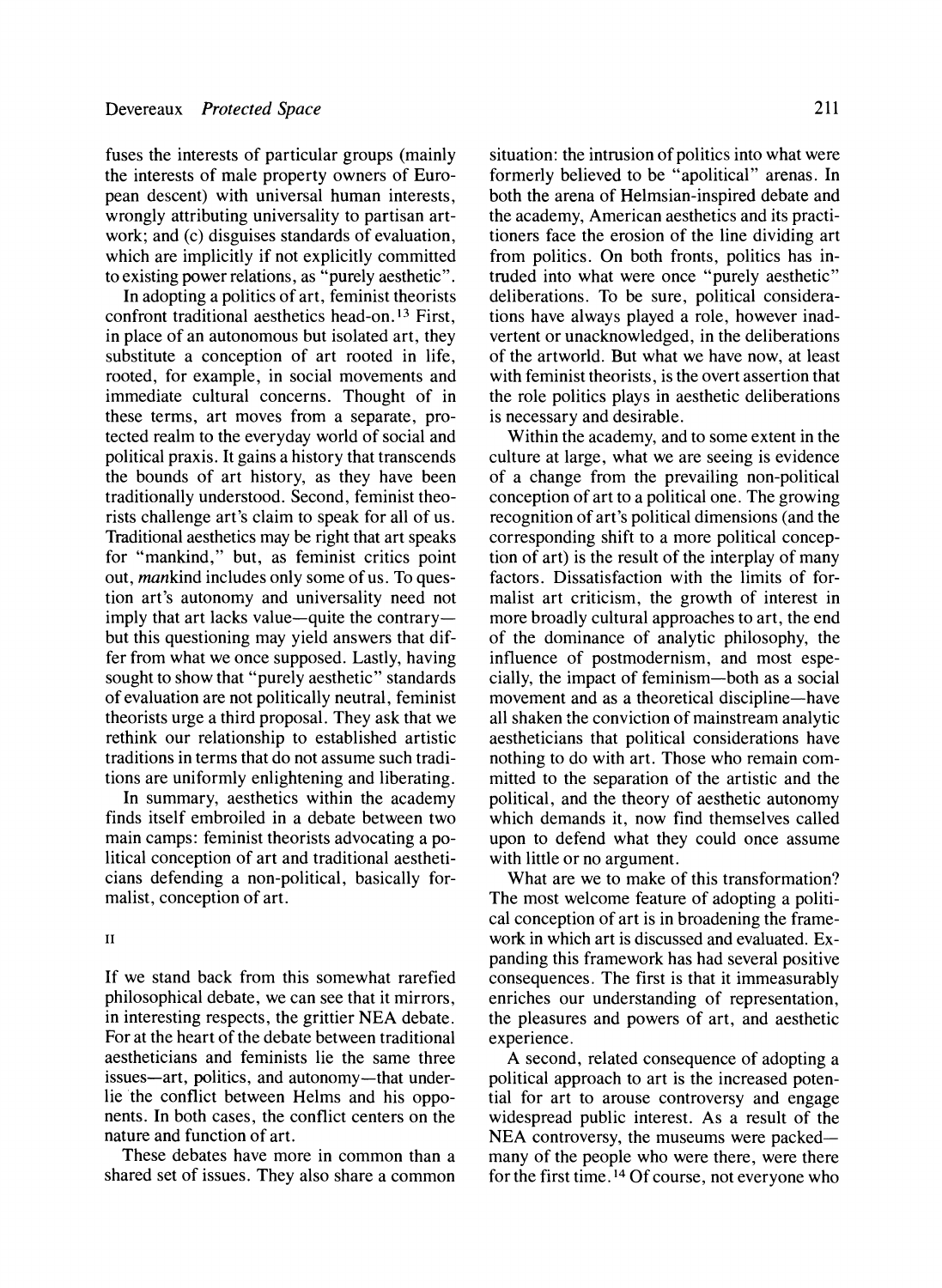**came to see this work came out of "pure," i.e., aesthetic, motives. Yet even those who came to gape, leer, or express moral outrage found themselves face-to-face with questions about whether anything is a legitimate subject for art and whether publicly funded art should have limits that are not imposed on art in general.** 

**Lastly, the sudden infusion of politics into discussions of art has initiated important reflection at the level of public policy. Questions about the role of art in a democratic and pluralistic social order, the value of "public art," and the responsibility of the artist, once funded, to render his or her creative expression intelligible, and to whom, are now engaging participants on all sides of the NEA controversy. 15 Quite unintentionally, Helms' efforts to bring art into line with conservative values-again, like feminist attempts to bring art criticism into line with "progressive" values-have brought to public attention issues which lie at the root of thinking about artists and their role in society.** 

**If, therefore, one function of art is to broach issues, to force us to look at ourselves and to ask deep questions, we might conclude that the intrusion of politics into the artworld has been beneficial-reinvigorating and broadening interest in the arts as well as provoking reflection on what role the arts play in our individual and communal lives.** 

**In the academy, too, the growing acceptance of a political conception of art has resulted in welcome changes. The merging of art and politics evident in feminist theory provides an attractive alternative to the formalism of traditional aesthetics. As a wide variety of critics of formalism have successfully argued, the exclusion of political or any considerations other than narrowly formal ones leaves us ill-equipped to understand or explain the kinds of issues posed by contemporary works such as July Chicago's Dinner Party or Mapplethorpe's X Portfolio. These works and countless others-Marion Rigg's documentary film about gay black men, Tongues Untied, Karen Finley's angry performance pieces-are themselves part of a political debate, partly fueled by arguments about the NEA and driven by powerful questions about homosexuality and homophobia, reproductive choice and women's issues, AIDS and the politics of AIDS. These works can't be understood-can't be understood as the works of art** 

**they are-in terms of the critical preoccupations of Modernism, i.e., in terms of formal values. But then, neither can much of art. The arguments against approaching Duchamp's Fountain or most of the history of art prior to this century in these terms are too well-known to need repeating. What we need and what we get, once political considerations are allowed to play a role in the discussion of art, is a way of recognizing the tensions between aesthetic responses and a whole range of complicated human responses: sexual or erotic, emotional, religious, moral, or political.** 

**Thus, within the academy, as outside it, the shift from a non-political to a political conception of art has resulted in a more complex and nuanced understanding of the various purposes and functions of art, and the complex emotions it is capable of arousing. For these as well as other reasons, the appearance of a viable alternative to formalism is a welcome occurrence.** 

**Less welcome, however, are certain other features of this shift. As we have seen, one characteristic of a political conception of art is a blurring of the distinction between strictly artistic issues and political ones. In blurring this distinction, a political conception of art poses two risks, neither of which arise with formalism.** 

**The first risk is that in emphasizing the political character of art we lose sight of or underestimate the many "non-political" elements that make art art. It would be difficult, if not impossible, to give a definitive list of these "art-making" elements, but the general idea is familiar enough. One wants to be able to talk about stylistic or formal features, not only "what the work says," but "how." The worry is that in abandoning the separation of art and politics, we reduce art to propaganda.** 

**The second risk posed by a political conception of art is that art may be exposed to various forms of political interference. The worry here is that once art is thought of, and evaluated, in political terms, it loses its independence. In discussing the risks of political interference in the arts, it is government interference that often comes first to mind. Equating "political interference" with government interference uses "political" in its strict sense. A second threat to art's independence involves political interference more broadly understood-what Mill calls the "tyranny of the majority." Like government**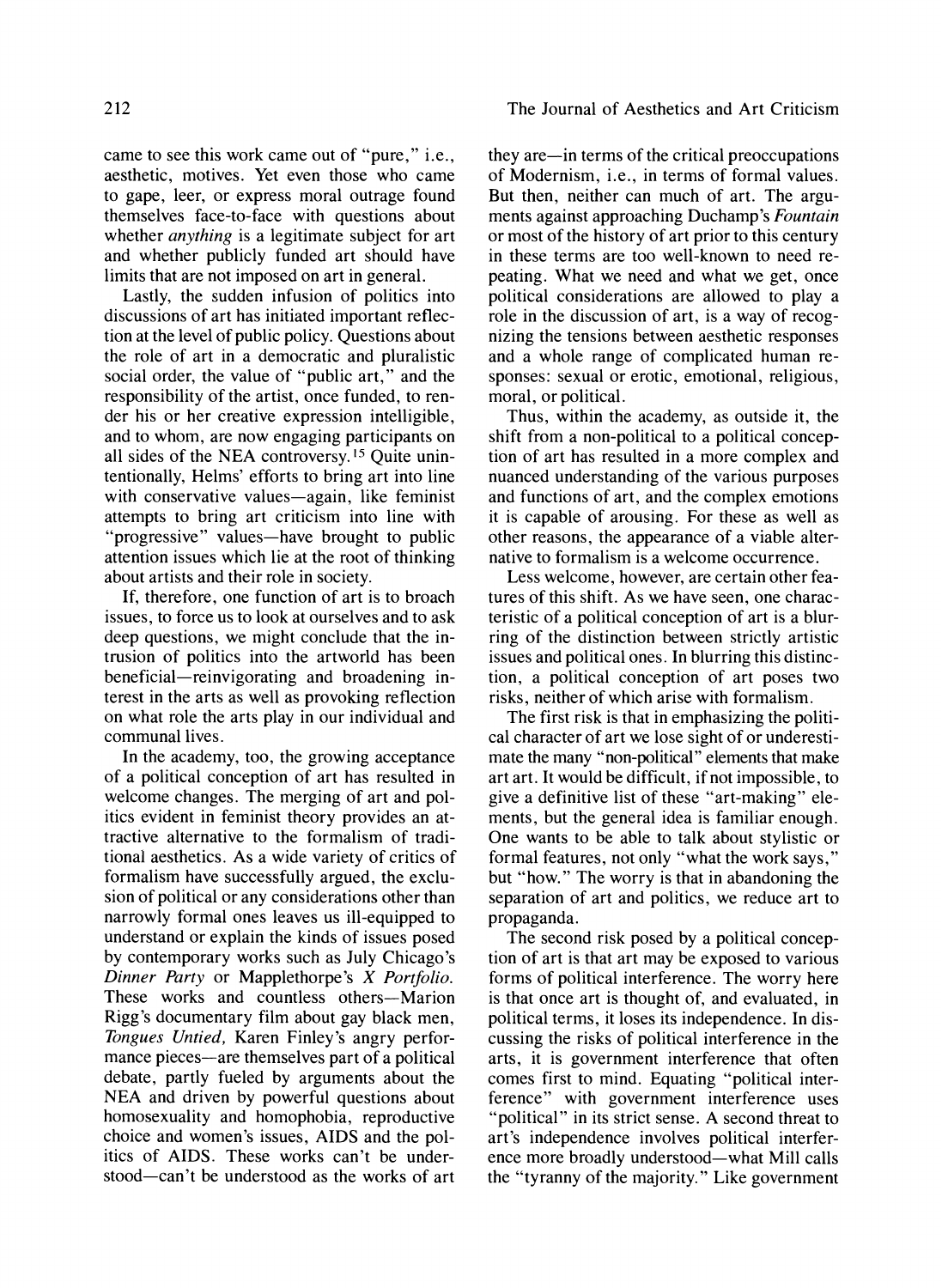**action, this sort of activity is designed to restrict or suppress art of certain kinds-art that is obscene, indecent, unpatriotic, racist, misogynist, and so on. Consumer boycotts, like the one implemented by police organizations against Ice T's anti-police lyrics, fall into this category.** 

**Thus, while bringing art to public attention and integrating it more closely with life, a political conception of art risks making artists and their works dependent on popular opinion and the whims of political fashion. Traditionally, artists and their supporters have responded to government enforced "standards of decency" and other forms of political interference by appealing to a principle of aesthetic autonomy. It is this autonomy, they argue, that makes such interference illegitimate.16 The irony of the current situation is that just when artists find themselves most in need of the protection that appeals to autonomy traditionally provided, art theorists are struggling to discredit the very idea of aesthetic autonomy.** 

**I do not mean to imply that advocates of a political conception of art-feminist or otherwise-are responsible for the current plight of artists. Nor do I mean to imply that individual theorists intend to align themselves with Helms' political agenda. But I am suggesting that in attacking the idea of aesthetic autonomy, feminists are attacking a conception of art that provided certain principles to which artists and their supporters could appeal when forced to defend themselves against government enforced "standards of decency" and the tyranny of public opinion. Hence, abandoning autonomy has important practical consequences-consequences its critics have not clearly thought out.** 

**Aesthetics thus faces a double dilemma. At the level of theory and criticism, we seem forced either to recognize art's political character and sacrifice its specifically artistic character or to recognize its specifically artistic character and ignore the political. At a more practical level, we seem forced to choose between a formalist conception of art which protects art from the exigencies of changing political fashion but isolates art from life, and various political conceptions of art which integrate art with life but sacrifice its autonomy.** 

**This dilemma appears insoluble, for what we want is to combine two apparently incompatible things: the recognition of the political character**  **of art and the recognition of its artistic character. And we also want to separate two apparently inseparable things: the autonomy of art and formalism. This dilemma is, as I have been suggesting, at the heart of current aesthetic concerns.** 

**I want to conclude by arguing that this dilemma turns on a misunderstanding-a misunderstanding of what autonomy demands. This misunderstanding is shared by both traditional aestheticians and many feminists.** 

**III** 

**In this final section, I want to clarify this misunderstanding by offering what I take to be a correct account of aesthetic autonomy. At its core, the autonomy of art refers to the idea that art deserves a protected space. By "protected space," I don't mean the obvious safeguards needed to preserve artworks from vandals and the overly curious, such as railings, velvet ropes, and alarm systems. Nor do I mean a domain cut off from the social and political world. If we interpret autonomy as a demand for an "apolitical" or otherwise disengaged art we would be right to reject it.** 

**By "protected space" I mean the principle of granting artists control over both their subject matter and means of expression. It is this figurative space, that is, the space in which artists can work without outside interference, which the literal spaces of the museum and gallery concretely embody. Historically speaking, the idea that artists deserve such control is recent; the separation of artistic institutions from institutions of church and state did not occur until the eighteenth century and then primarily in Europe. 17 In the past, artists were not granted independence. What, then, explains the modern view that artists deserve independence? What is the basis of the idea that this independence ought to be protected?** 

**One source of this idea, of course, is the liberal democratic conception of individual liberty whereby artists, like everyone else, have a right to individual expression. It is this concept of individual expression that is embedded in the American Constitution. So artistic liberty can be protected by appealing to Constitutional guarantees. Here the independence of art is simply a consequence of Constitutional protections**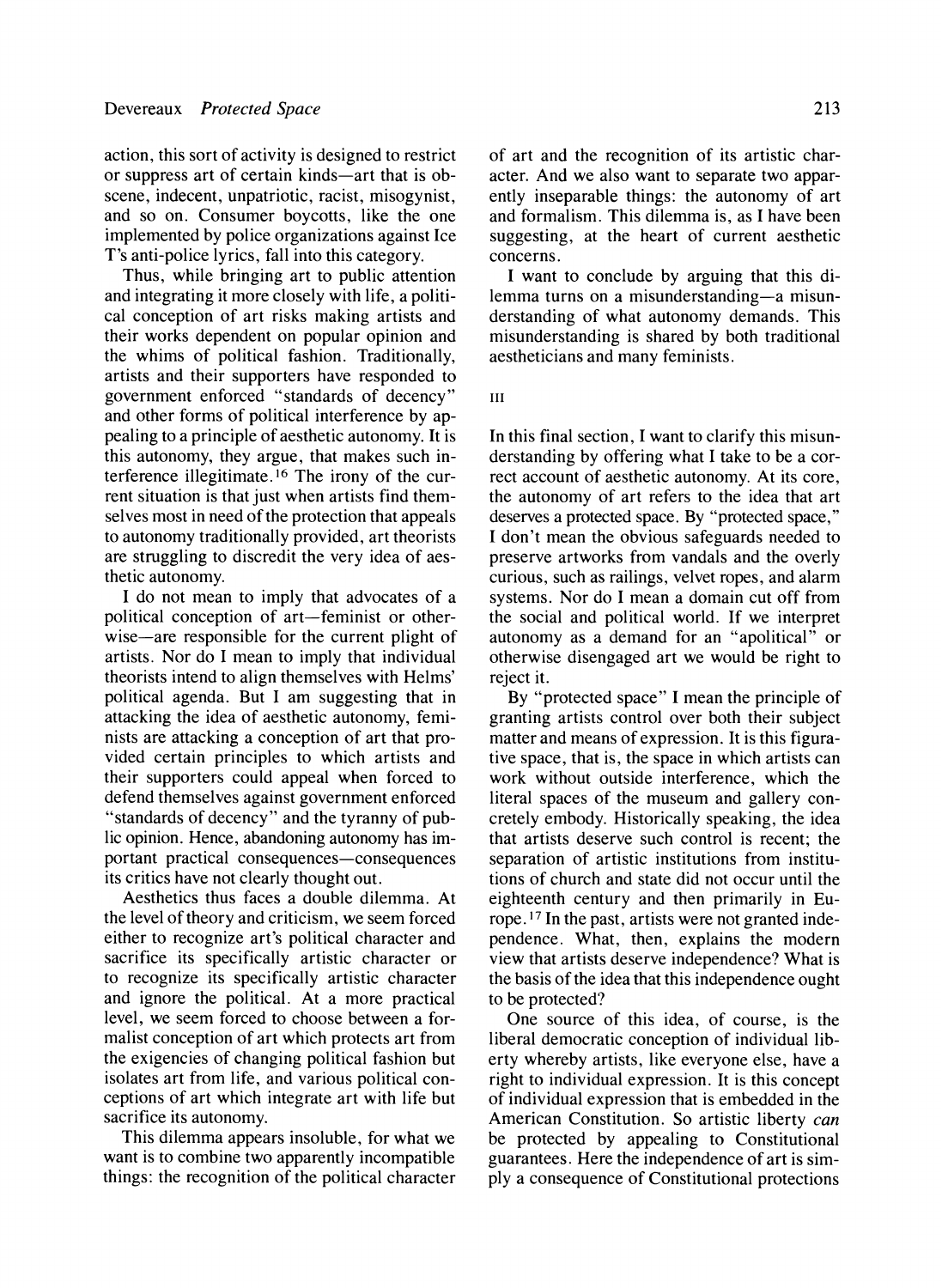**of free speech. An appeal to the First Amendment does not, however, distinguish art from any other form of expression. It thus cannot explain the idea that artists deserve special protections. The demand for special protections rests on the intuition that art is not just any kind of expression-in burning all the existing copies of The Grapes of Wrath we lose more than just Steinbeck's opinions.** 

**In seeking an explanation for the idea that artists deserve special protections, we might do better to look to a concept of genius that has its roots in Kant, namely, the view that artists possess an inborn imaginative talent that enables them to "see" in ways others cannot. In this conception, the genius has a natural capacity for originality, i.e., for breaking with tradition and making his or her own rules. Romantic tradition comes to understand artistic vision as transcending ordinary experience or penetrating beneath it to a realm deeper or more primordial than ordinary reality. The artist becomes a god-like visionary, or even a "mad genius," who is due extraordinary indulgence. From this problematic perspective, the talents of Gauguin or van Gogh exempt them from the normal demands of family life or social responsibility.** 

**Basing the argument for the special protection of art on the madness of the artist is vulnerable to the objection that such "madness" deserves not more liberty, but less. However, the argument for special protection needs only the assumption that artists possess talent and training that make them capable of showing us what we might not otherwise see or see clearly. This is a conception of genius, but it is a modest and, indeed, a familiar one.** 

**Artists may not be the only people who can do these things. But if we accept that artists are**  specially equipped—technically and imagina**tively-to help us see things, then they naturally have a special social role to play. They can function as critics, reformers, revolutionariesor even, as defenders of unappreciated aspects of the status quo. Historically, of course, artists have often served these functions.** 

**Seen in this way, art has a high social value. It makes us think twice, think differently, relive the past, imagine the future. It is this social value, not the mad genius of its makers, that warrants protection, according to the principle of autonomy. In allowing art the independence** 

**to function in these ways, we seek to protect a political good.** 

**What does it mean to grant the principle of the autonomy of art? And what are the consequences of doing so? Well, one thing it means is that, where artistic and government interests conflict, the presumption should be in favor of the artist. The autonomy of art, properly understood, takes this principle as fundamental. But it is not absolute. You can have yourself shot and wounded in the service of art, as Chris Burden did in a performance piece entitled Shoot, but you can't expect the government to sit still while you have someone else shot. The point of advocating autonomy is not, as Helms and his supporters have charged, to grant artists absolute license, but rather to make it clear that in cases of conflict, the presumption should be in favor of the artist.** 

**One important consequence of granting the principle of the autonomy of art is that we cannot demand that the government impose our own partisan agendas with respect to art. Thus, we cannot consistently endorse autonomy and also pass legislation requiring that publicly funded art promote conservative family values. Nor could we endorse laws prohibiting phallocentric works of art.** 

**So far, there is little in this account of autonomy to which traditional aestheticians would object. But what of the feminist objection that adopting autonomy commits us to a non-political conception of art? Doesn't autonomy go hand-in-hand with formalism? I want to end by suggesting that the principle of the autonomy of art, properly understood, does not commit us to formalism. Of course, autonomy does not preclude formalism; it does not, however, require it. One can both insist on the importance of a protected space for art and maintain that an apolitical, disengaged art is undesirable. There is no inconsistency here. Indeed, one good reason for endorsing the principle of autonomy is precisely because one thinks art has a political function, i.e., because one thinks the kind of independent, critical voice art often provides is worth protecting. Thus, a political conception of art need not leave art unprotected against political interference.** 

**Nor, I might add, does commitment to a political conception of art require that criticism become solely the assessment of the ideological import of art. One can allow that art has politi-**